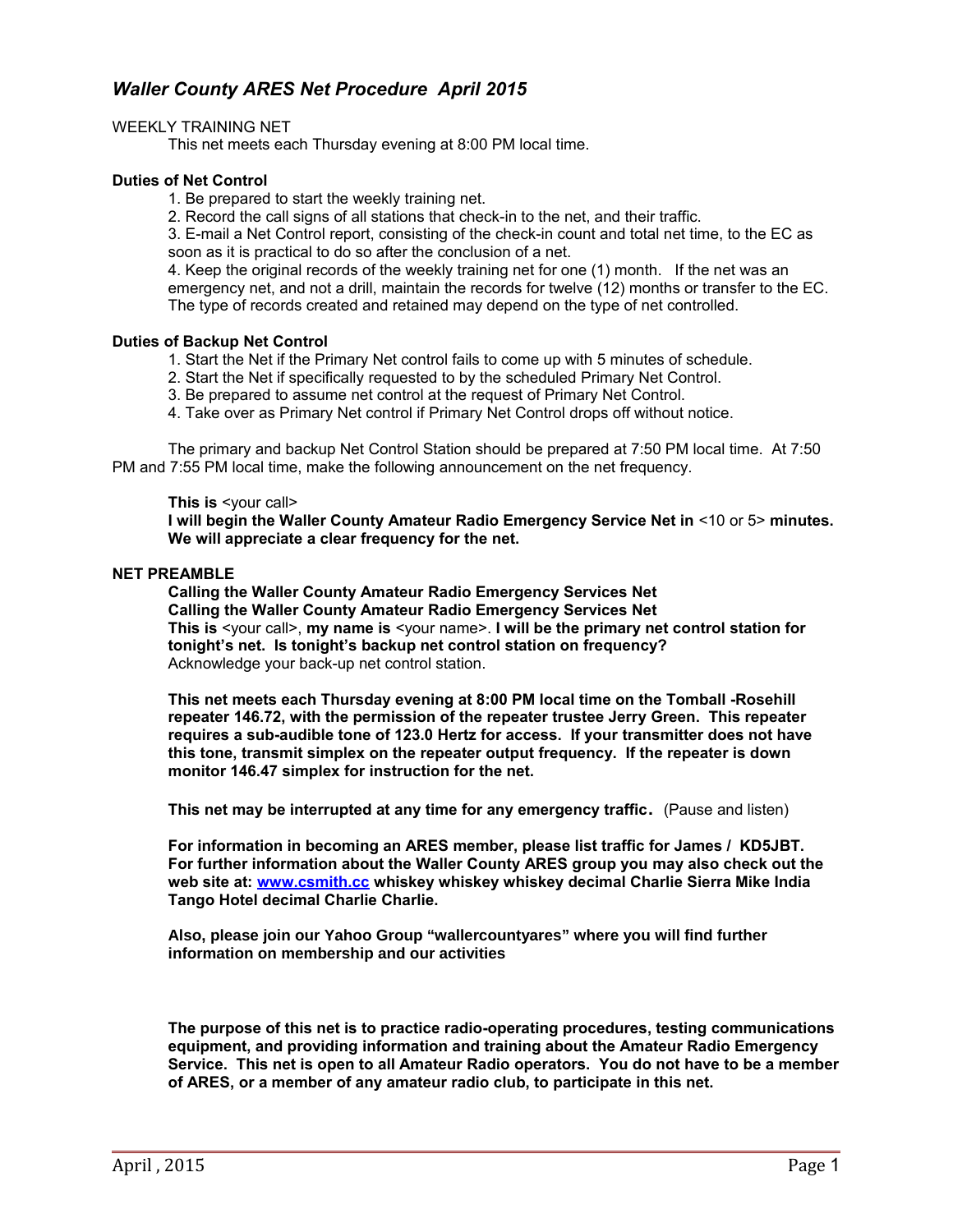**This is a directed net, please address all transmissions to Net Control by giving your call sign only, and then wait for acknowledgment and instructions from Net Control. When checking in please use ITU phonetics, and speak slowly. All stations are requested to remain on frequency until the net closes.** 

We also accept digital check-ins. P**lease check-in digitally by sending a Winlink message to KD5JBT before the end of the net.** 

## **I will now take check-ins from stations WITH TRAFFIC. Stations with traffic please check-in now by giving your call sign only**.

Acknowledge the call signs you hear before asking for more station.

Call each station that checked in with traffic, in the order they checked in, asking each one: **Their name, and the nature of their traffic**.

Based upon the nature of their traffic, **YOU** decide if the traffic should be passed now, or if it is part of the training. If appropriate, call each station that listed traffic, and have them pass it now.

#### **I will now take check-ins from mobile, emergency and low power stations.**

Acknowledge the call signs you hear before asking for more stations; continue when no one answers.

#### **I will now take check-ins from stations with call sign suffixes beginning: A alpha through M mike**

Acknowledge the call signs you hear before asking for more stations; continue when no one answers.

#### **N november through Z zulu**

Acknowledge the call signs you hear before asking for more stations; continue when no one answers.

#### *(ID the net and yourself before starting training or traffic)*

#### **Present the training material, or call for the station with the training assignment to present the training.**

After the training has been presented, call each station in the order they checked in, asking each one: Their name if needed, and if they have any questions or comments on the training. Any new stations that check in welcome them to the Waller County ARES net.

**This is** <your call>**, my name is** <your name>.

**I will now take late check-ins for the Waller County ARES net. Please check in now by giving your call sign only.**

**I will now take a count of the digital check-in. KD5JBT, can you give a report please?**  If report is not available, check after the net is closed.

#### **Is there any further business for the net?**

**This is** <your call> **now closing the Waller County ARES net. This net meets each Thursday evening at 8:00 PM local time on the 146.72 Tomball- Rosehill repeater.** 

**I'd like to thank the Tomball Repeater Group and the other users of this repeater, for giving us a clear frequency to conduct this net. This repeater is now available for normal amateur radio use.** <your call> **clear.**